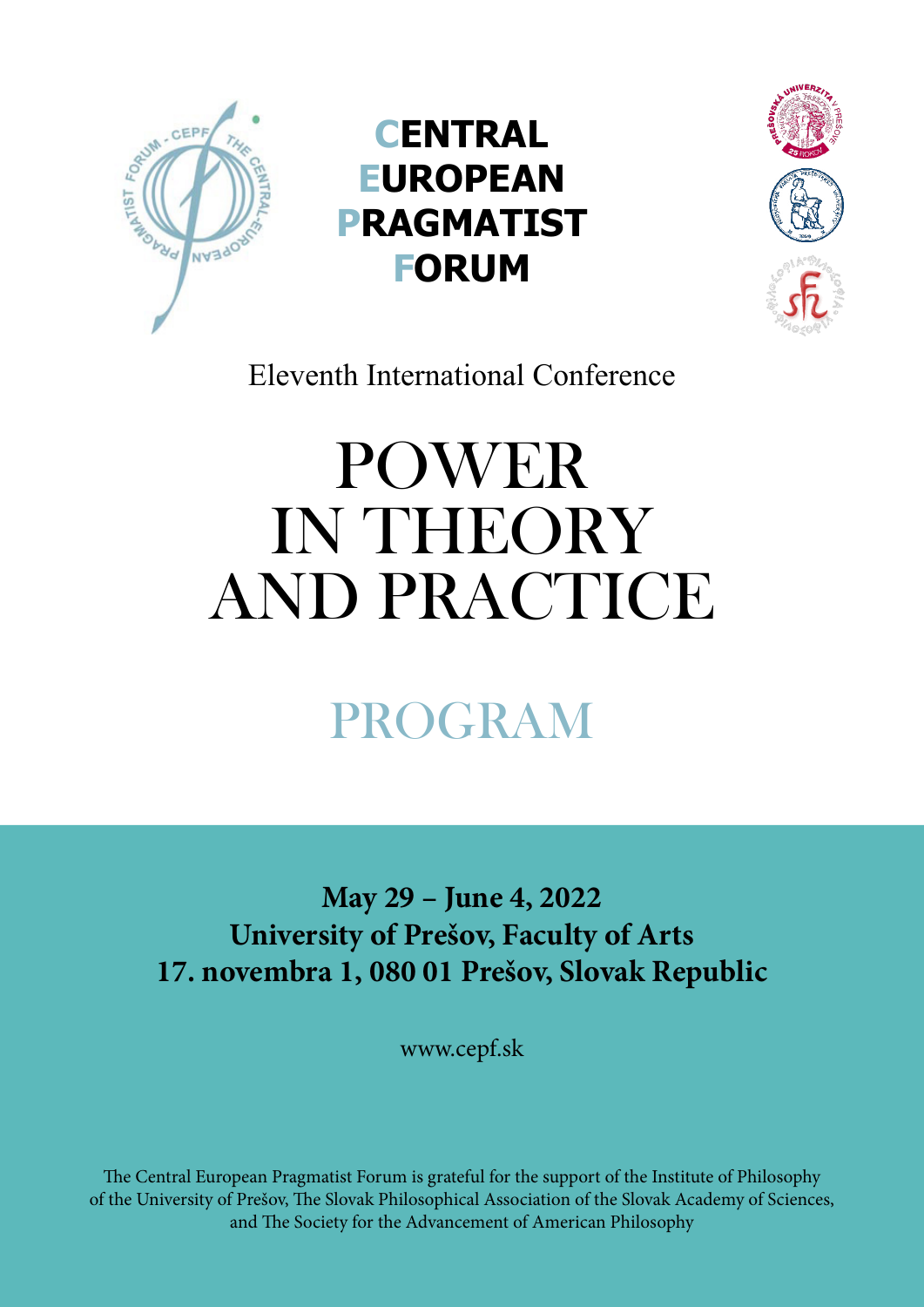| <b>PROGRAM</b> |
|----------------|
|                |

#### **29 May, Sunday** Arrival in Prešov



19:00 Welcome Dinner at the Faculty of Arts:

Note – Papers that have been submitted electronically are available at [CEPF Papers](https://drive.google.com/drive/u/0/folders/1xJbM_JZui4XfwoB3IO4u93ckHDpb7_x4) Welcoming Remarks and Keynote – Lecture Room 94; all other sessions – Dean's Boardroom

# **30 May, Monday (Room 94)**

10:00 – 10:30 Welcoming Remarks

 Peter Kónya, Rector, University of Prešov Beáta Balogová, Dean, Faculty of Arts Adriana Jesenková, President, Slovak Philosophical Association, Slovak Academy of Sciences Emil Višňovský, CEPF Co-Chair John Ryder, CEPF Co-Chair

House Keeping

 Sandra Zákutná Institute of Philosophy

# **The Michael Eldridge Keynote Lecture**

- 10:30 12:00 **Vincent Colapietro** *"Practices of Freedom": Pragmatic Reflections on a Foucaultian Theme*
- 12:30 13:45 Lunch

#### **Session I Political Affairs (Dean's Boardroom)**

| $14:00 - 15:00$ | <b>Carlos Mougan</b><br>Open-Mindedness as a Pragmatist Virtue: From Epistemological Virtue<br>to Civic Engagement |
|-----------------|--------------------------------------------------------------------------------------------------------------------|
| $15:00 - 16:00$ | <b>Just Serrano Zamora</b><br>Democracy and Expressive Domination: A Deweyan Account                               |
| $16:00 - 16:30$ | Coffee Break                                                                                                       |
| $16:30 - 17:30$ | John Ryder<br>Rethinking Political Theory                                                                          |
| 18:00           | Dinner<br>Walks and Talks                                                                                          |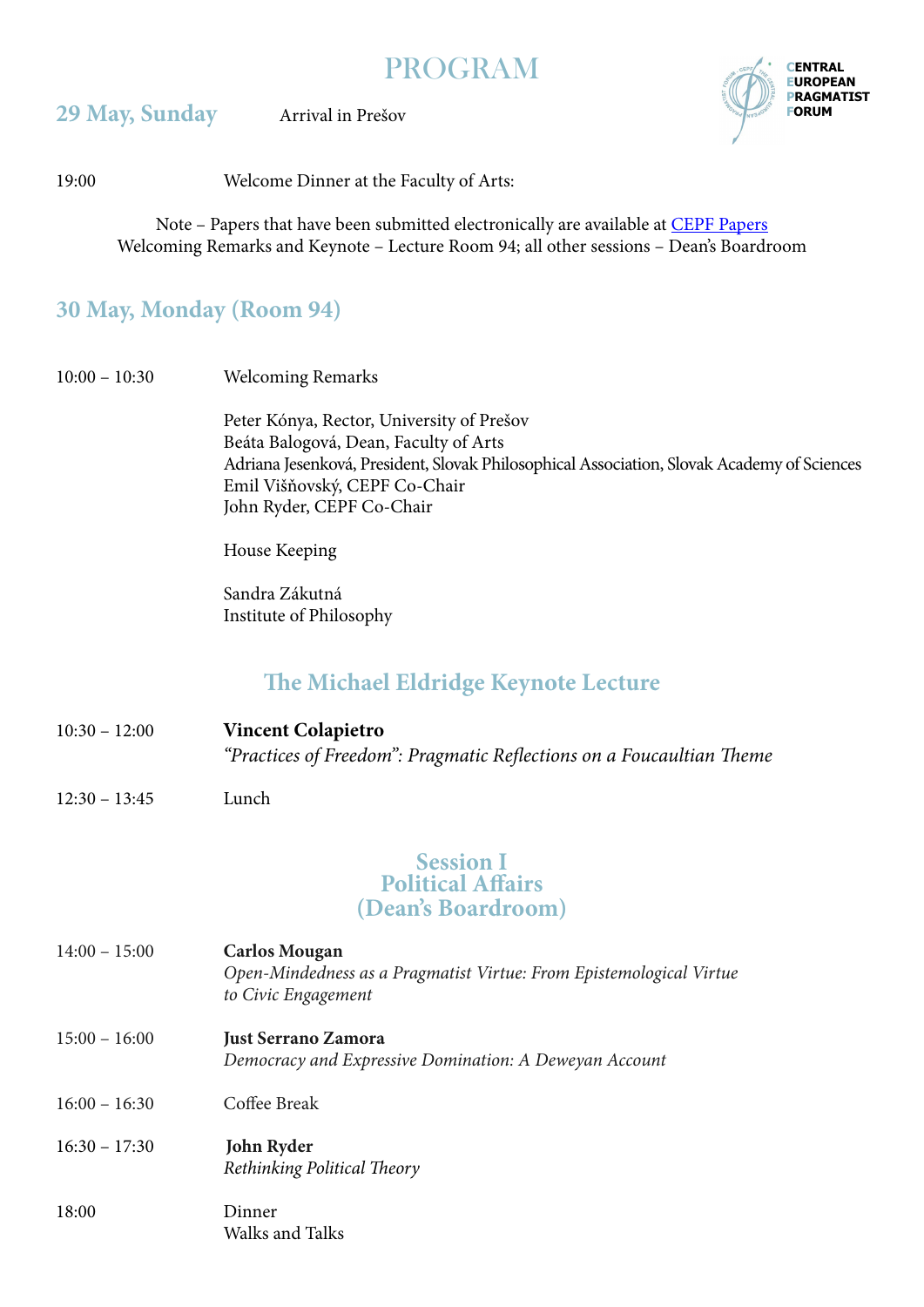# **31 May, Tuesday (Dean's Boardroom)**



#### **Session II Hans-Herbert Kögler's Critical Hermeneutics**

- 10:00 11:00 **Hans-Herbert Kögler**  *Ontological Articulation or Deflationary Compliment: Rorty versus Hermeneutics on Truth*
- 11:00 12:00 Panel on *Hans-Herbert Kögler's Critical Hermeneutics*

 **Ľubomír Dunaj Kurt C.M. Mertel Just Serrano Zamora William Outhwaite Hans-Herbert Kögler**

12:30 – 13:45 Lunch

### **Session III Experience, Relations, Knowledge**

- 14:00 15:00 **Philipp Dorstewitz**  *Pragmatism, Crypto-Anarchism, and the Disembodiment of Participative Relations*
- 15:00 16:00 **Miklós Nyírő** *On the Concept of Experience: Pragmatic Naturalist and Hermeneutical* 16:00 – 16:30 Coffee Break
- 16:30 17:30 **Tomaž Grušovnik** *Pragmatist Views of Ignorance* 18:00 Dinner Walks and Talks

# **1 June, Wednesday**

Bus Excursion to the High Tatras

# **2 June, Thursday (Dean's Boardroom)**

#### **Session IV Language and Argument**

| $10:00 - 11:00$ | László Komlósi<br>Presumptive Argument and Epistemic Impasse: A Challenge to Deliberative<br><b>Public Discourse</b> |
|-----------------|----------------------------------------------------------------------------------------------------------------------|
| $11:00 - 12:00$ | Lee McBride<br>Poetry and Well-patterned Language (in Philosophy)                                                    |
| $12:30 - 13:45$ | Lunch                                                                                                                |